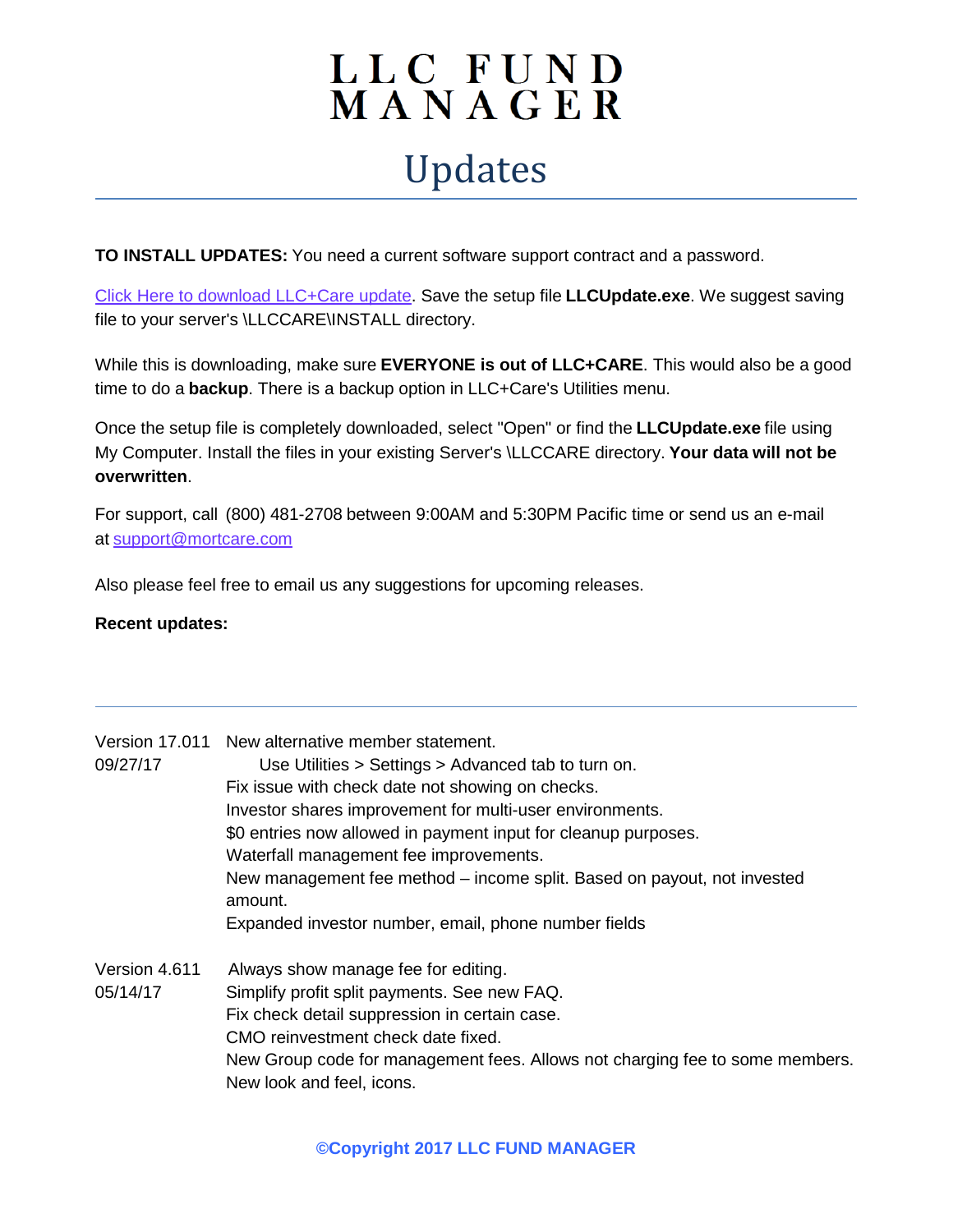Simplified payment entry screen.

- Version 4.520 12/08/16 Expanded decimal places for more accuracy in posting. NACHA file changes for Wells Fargo clients. CMO enhancements for maturing investments. General Ledger enhancements to show and track offsets. K1 report change to show negative invested amounts, etc. Web portals now support equity and debt investors on the same login. 1099 support for CMO investments only. Management fee splits computed on the fly. Version 4.471 Changes to CMO posting 360 and 365 days in.
- 12/17/15 Automated emails to members for statement notice. New fields on Member input screen. Account type, Fee group, etc. CMO support for semi-annual and annual payments. Simplified yield based calculations. Easily match a calculator

## Version 4.401 5/29/15 K1 report enhancements. Waterfall management fee added. CMO posting enhancements. Pre-computes totals on report. CMO issue screen has additional description fields. Daily cash report enhancements.

- Version 4.333 07/07/14 - Yield based posting now supports split reinvest / cash out option - Enhancements to CMO statements - Fix to journal entries between asset classes
	- New description field for CMO input. Field sizes expanded
	- Bank rec enhancements
- Version 4.302 - Additional trial balance, balance sheet error traps added
- 01/14/14 - 360 day yield posting option added
	- Accounting link enhancements
- Version 4.231 - Simplified menus. Less loan servicing options visible
- 10/27/13 - Journal entry enhancements when deleting or changing an entry
	- Servicing account bank reports include SERVACCT journal entries
	- Enhancements to Bank Rec utility
	- Accrual posting adjustments
- Version 4.220 05/23/13 - Manual GL entries in all accounts supported. Automatically updates and / or deletes offsetting entry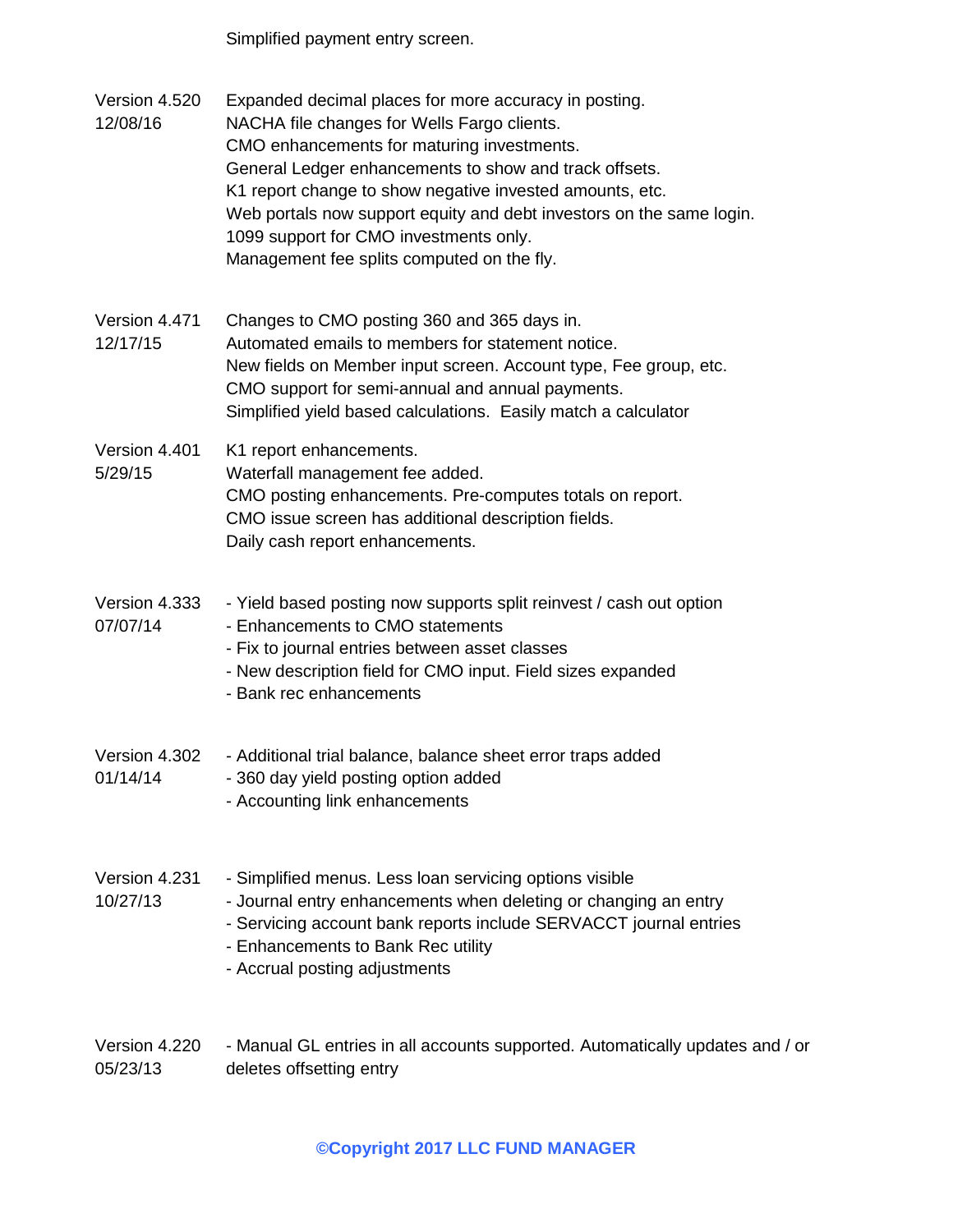- Converting to manual Requires a change in Setup. Also might need to add a journal entry. See the FAQ

- Improved accrual handling. See the FAQ
- Deposit slip reads trust account checking entries
- Web notes capability for members (custom addition)

- Principal payout enhancements: Negative amount buys shares, positive amount sends check

- Principal payout flagged as type "A" in investor records. Flag used in financials
- Other bank account tracks its own next check number correctly
- Alternate posting method 'Dollar Days'
- Pool input screen total loans, total invested enhanced
- Payment journal, daily cash, K1 report enhancements
- Version 4.211 03/13/13 - Other Bank Account journal entry enhancements. - Printing checks through auxiliary bank accounts enhancements
	- Alternate posting methods supported.
	- Member suitability requirement tracking
	- New member statement options
	- Edit GL offset improved to update both records
	- Expenses can be paid and checks printed directly from Other debit / credit screen

Version 4.205 01/06/13 - New installer, Updater - Quarterly posting enhancements - Offsets removed from Check Adjustments. Do through Other GL accounts instead - Manual GL entry option. No reliance on Pool input for Outstanding Trust Deeds or Member share balances - Member statement and portfolio report enhancements Version 4.192 09/25/12 - Vendor payment enhancements - Expanded field sizes for members, vendors - Check enhancements

- New features for LLC web portal
- Loan calculators added
- Version 4.181 06/18/12 - Pool input screen adjustments. Totals moved to form header and refreshed more often.
	- Default investor payout set to 'Pay All'
	- Post payment screen now sizable

## Version 4.180 - Simplified loan input screen - Simplified pool input screens. Refresh screen more often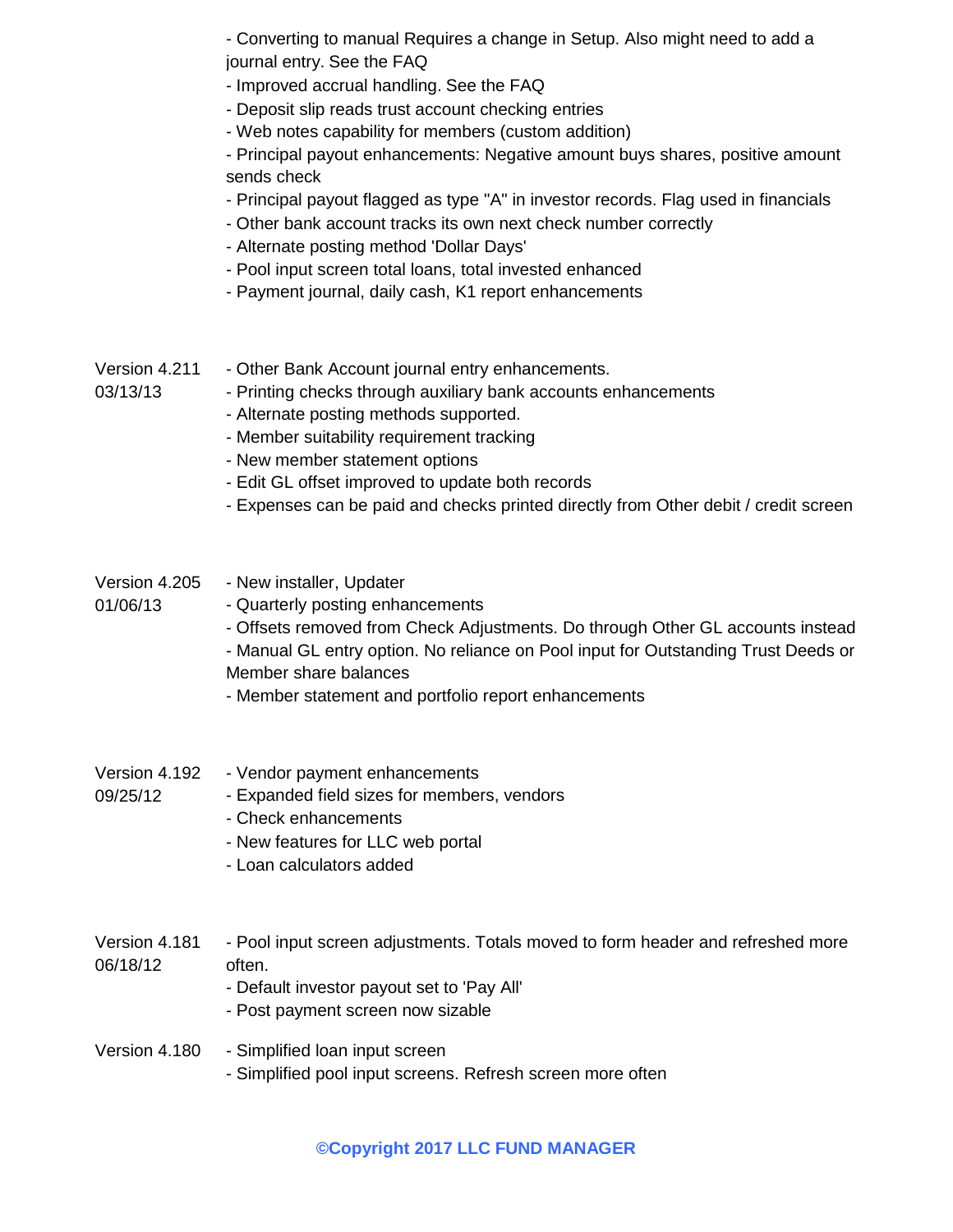| 04/04/12                  | - Reports and screens reference "Income source" rather than "Borrower"<br>- Fixed a problem updating from a cloud computer. (Best run as administrator)                                                                                                                                                                                                                                                                                                                                                 |
|---------------------------|---------------------------------------------------------------------------------------------------------------------------------------------------------------------------------------------------------------------------------------------------------------------------------------------------------------------------------------------------------------------------------------------------------------------------------------------------------------------------------------------------------|
| Version 4.178<br>02/29/12 | - Investor statements: Change wording from Fees to Expenses<br>- Improved screen scaling for Windows 7<br>- K1 report: Use grand totals excluding fees.                                                                                                                                                                                                                                                                                                                                                 |
| Version 4.176<br>12/18/11 | - New simplified input screens. Set in Utilities, Setup, Advanced.<br>- Income source accessed from Pool Input screen<br>- Notes.dbf not packed, just indexed<br>- Principal paydown enhancements<br>- Ability to print zero amount checks (blanks)                                                                                                                                                                                                                                                     |
| Version 4.172<br>05/10/11 | - Start of Short Form Loan and Payment input when linked to Mortgage+Care Loan<br>Servicing.<br>- New Member earnings report: CR_LLCINV_EARNINGS.RPT<br>- Bank Rec report now shows check description line.                                                                                                                                                                                                                                                                                             |
| Version 4.171<br>01/20/11 | - 1099 changes, IRS electronic media updates.<br>- CD Listing report now has totals                                                                                                                                                                                                                                                                                                                                                                                                                     |
| Version 4.170<br>10/26/10 | - New splash screen in installs<br>- New background colors<br>- Expanded field sizes<br>- Alternate Investor Statement with recap heading<br>- Accounting changes for GL 310                                                                                                                                                                                                                                                                                                                            |
| Version 4.166<br>05/03/10 | - Hide Pool Name from additional reports, screens. Use separate folders for<br>separate pools now.<br>- New registration process<br>- Year end report changes<br>- General Ledger adds more details<br>- LLC Manual totally web based now<br>- K1 report changes<br>- Direct access to automatic accounts like SERVACCT, 380, etc.                                                                                                                                                                      |
| Version 4.160<br>09/28/09 | - Investor input field for 'Exclude from Labels'. These don't show on investor labels.<br>- General Ledger Report: Now filters by GL Account #<br>- Balance Sheet: Again shows Unapplied line items (those coded UNA and APL)<br>- Posting: shows gross interest which matches posting journal<br>- K1 reports match Member Activity report in YTD columns<br>- Reprint checks forces user to verify last check number in case they exit mid run<br>- Block the ability to journal from and to SERVACCT |
| Version 4.152             | - Principal repayment posting routine                                                                                                                                                                                                                                                                                                                                                                                                                                                                   |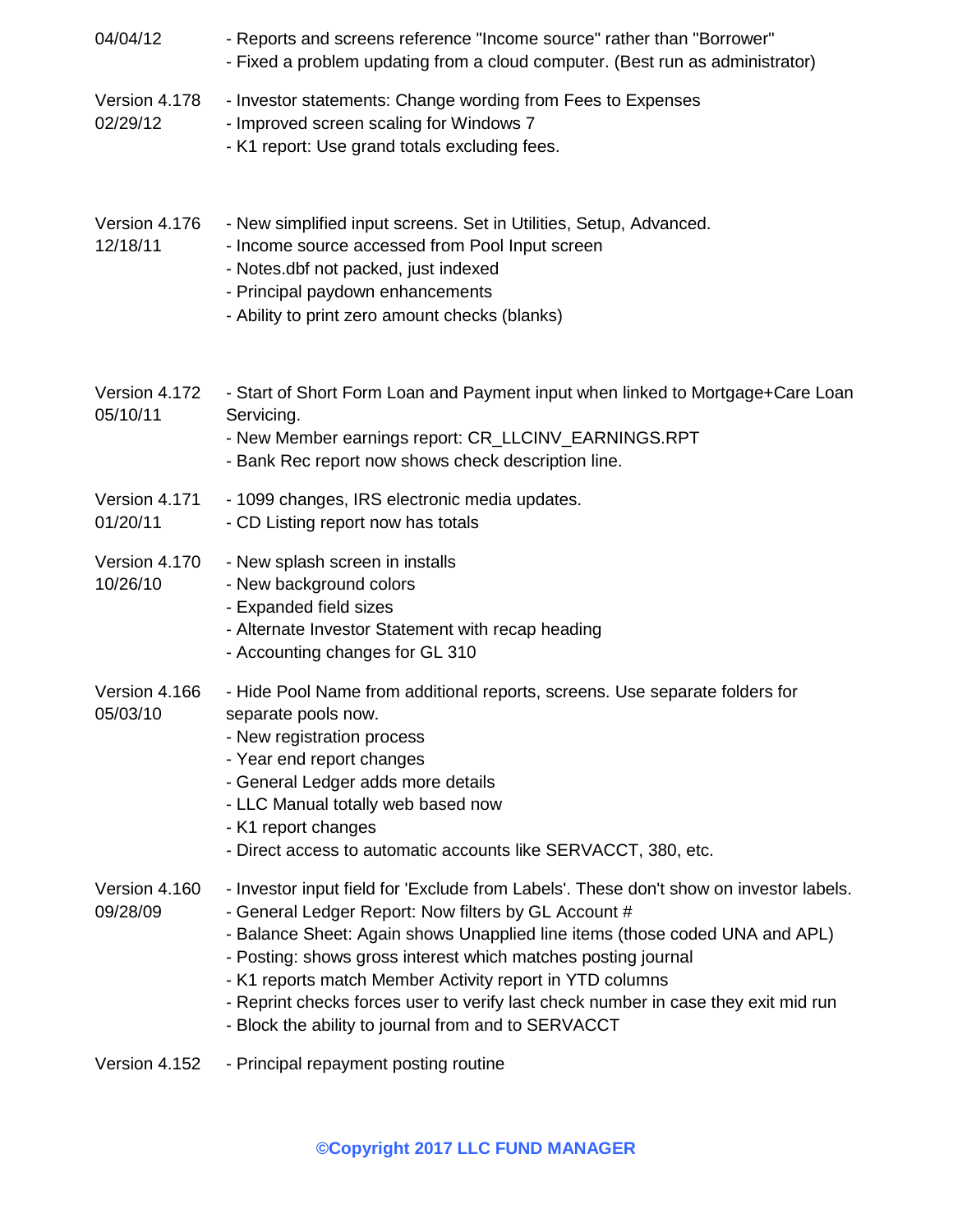| 06/25/09                  | - K1 change to separate paid in capital from reinvestments                                                                                                                                                                                                                                                                                                                                                                                                                                                                                                                                                                                                                                                                                                                                                                                                                        |
|---------------------------|-----------------------------------------------------------------------------------------------------------------------------------------------------------------------------------------------------------------------------------------------------------------------------------------------------------------------------------------------------------------------------------------------------------------------------------------------------------------------------------------------------------------------------------------------------------------------------------------------------------------------------------------------------------------------------------------------------------------------------------------------------------------------------------------------------------------------------------------------------------------------------------|
| Version 4.150<br>03/07/09 | - Changes to the login routine<br>- Accounting link error traps. Load Broker other GL 460 data<br>- Demo expiration now 30 days from first use<br>- Bank rec reports offers ability to show zero checks or not                                                                                                                                                                                                                                                                                                                                                                                                                                                                                                                                                                                                                                                                    |
| Version 4.140<br>02/03/09 | - New registration model. Demo has 30 days from registration date.<br>- Investor statement chart limited to 12 months of data.<br>- New borrower coupons.<br>- PayX entries comment changed to 'Sold Shares'.<br>- Simplified Other Debit Credit GL entry.<br>- New borrower late letters. Old versions are available as MCX_ reports.<br>- New borrower input field: Don't Accrue - manually keeps these loans off the AR<br>reports.<br>- Mortgage+Care's Property tab added back.<br>- Delinquency reports updated. So were delinquency letters and Aging report.<br>- Member activity report enhancements.                                                                                                                                                                                                                                                                    |
| Version 4.120<br>11/11/08 | - Pay X screen now sorts by frequency.<br>- New Pay X fields for request date and estimated pay out date.<br>- Level 3 security added. They can add or modify Trust account info.<br>- New Escrow deposit slip.                                                                                                                                                                                                                                                                                                                                                                                                                                                                                                                                                                                                                                                                   |
| Version 4.100<br>08/11/08 | - User controllable splash screen icon. Load SPLASH.BMP into root LLCCARE<br>directory<br>- Read Only (level 0) and No-edit users (level 3). Activate USERS.DBF with<br>REGNUM=RO in MORTCARE.INI<br>- GL report: show more offsets<br>- Fields for Company Email and Web Site<br>- Loan Input: better handling of balloon dates, payment amounts for amortized<br>loans<br>- Bank Rec: show direct deposit ACH field<br>- Bank Rec: Printable report<br>- Speed enhancements to financial reports<br>- Investor Statement: changed wording from 'SOLD SHARES' to 'DISTRIBUTION'<br>- Accounting FAQ redone<br>- Monthly checks now show account 370 for offset<br>- GL account numbers show on Balance Sheet<br>- Delete Account now allows deleting blanks<br>- Pay X distributions book to GL 310 automatically<br>- Balance sheet # 2 groups borrower payments into one entry |